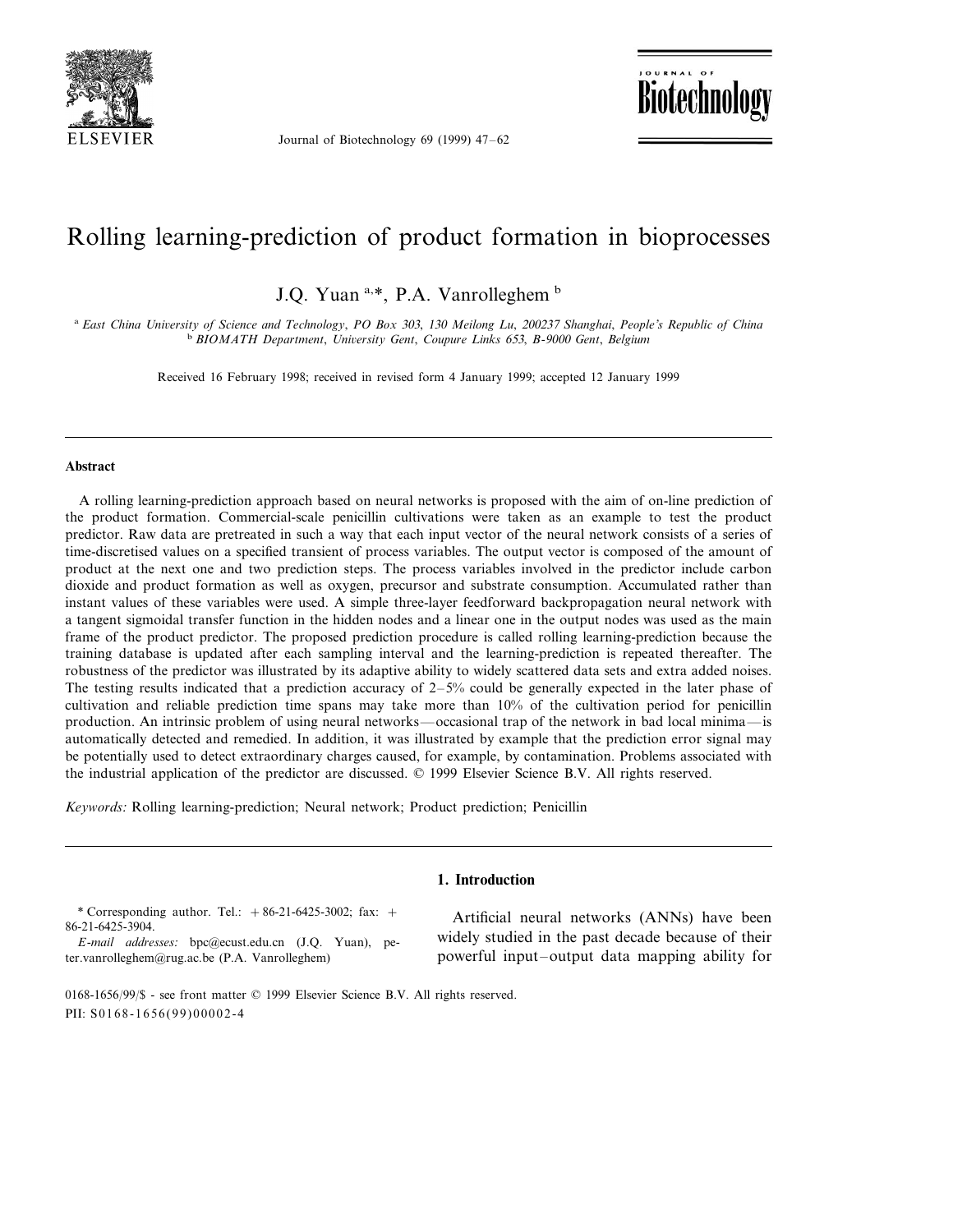nonlinear systems (Rumelhart et al., 1986; Cybenko, 1989; Bhat and McAvoy, 1990; Leonard and Kramer, 1990). Many encouraging results have been obtained by applying ANNs to bioprocess state estimation (Thibault et al., 1990; Karim and Rivera 1992), modeling (Psichogios and Ungar, 1992; van Can et al., 1997), pattern recognition and control (Raju and Cooney, 1992; Aynsley et al., 1993; Schubert et al., 1994). A promising prospect of neural networks has been shown by some industrial application oriented investigations. For instance, Montague and Morris (1994) applied neural network models in biomass prediction and fault diagnosis for the penicillin production operated by SmithKline Beecham (Irvine, UK). Linko et al. (1995) successfully applied a dynamic neural network to predict product formation and substrate consumption for commercial lysine production.

The purpose of the work presented here is to develop an on-line application oriented ANNproduct predictor, which may satisfy the requirement of high prediction accuracy, strong robustness and relatively large prediction time span. The predictor will be potentially used in optimal scheduling for a multi-reactor plant (Yuan et al., 1997). A high prediction accuracy during the later phase of cultivation is especially focused upon because production scheduling is usually activated in this phase. In fact, during the earlier phases of cultivation, bioprocesses may exhibit highly individual behaviors caused by various factors, e.g. fluctuations of the seed quality. The process monitoring and control during this phase is mainly to keep the routine feeding profiles and try to recognize possible extraordinary charges. The optimal control strategy, no matter whether it is model-based or just on the basis of statistical analysis, can be usually carried out only after the process has passed approximately onethird of its cycle time, when the minimum amount of necessary data for process evaluation becomes available. For the purpose of optimal scheduling, the prediction accuracy during the later phase of cultivation should be better than 5% since the minimal process fluctuation is usually around 10%.

Two types of neural networks which have been intensively investigated, i.e. feedforward backpropagation neural networks (FBNNs) and recurrent neural networks (RNNs), may be chosen to solve the prediction problem described. Fig. 1 schematically shows these two types of neural networks. For the sake of simplicity, only threelayer networks with three input nodes, two hidden nodes and two output nodes are presented (in practical applications, the number of the input and output nodes are usually determined by the process under consideration, while the number of hidden neurons is dependent on the complexity of the problem to be solved). Generally, a RNN is different from a FBNN in that connections are allowed both ways between a pair of neurons and even from a neuron to itself. Fig. 1(b) presents only a simple architecture of RNNs in which the prior output of the hidden units (one-step delayed) is fed back to the hidden nodes on each successive calculation cycle. This specific architecture is often referred to as Elman network after its originator (Elman, 1990). Su and McAvoy (1992) have illustrated, with a waste water treatment plant as an example, that the feedforward backpropagation neural network is well suited for short-term prediction but the recurrent neural network is more powerful for long-term prediction. The long-term prediction ability of a RNN lies on



Fig. 1. Most commonly applied neural networks. (a) Standard feedforward network; (b) a simple recurrent network.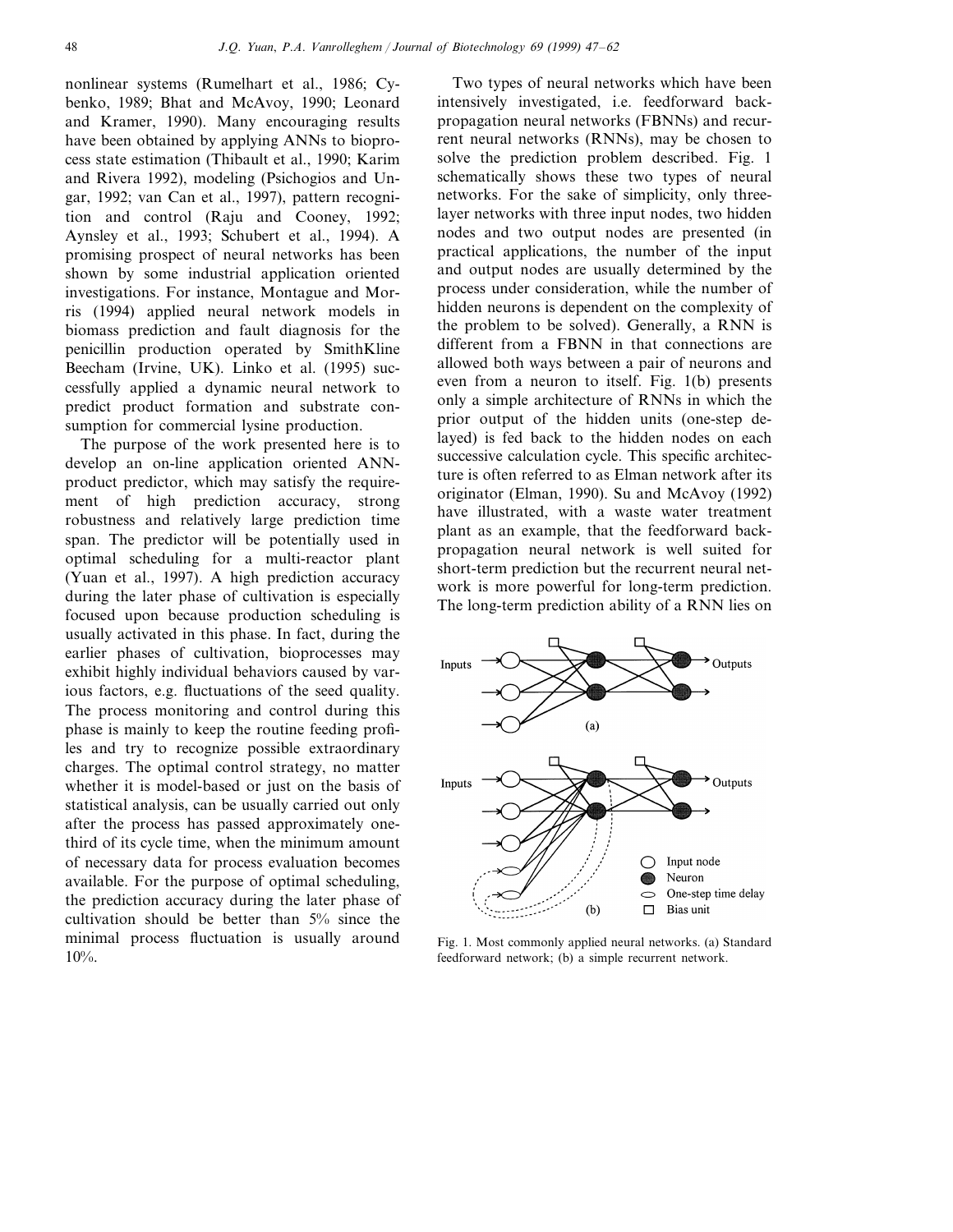

Fig. 2. Time course of some process variables found in a commercial penicillin cultivation and the first input and output data window.

the fact that the feedback paths in a RNN allow the network to learn to recognize and generate both spatial and temporal patterns so that the process dynamics can be accounted for (Karim et al., 1997). Despite the large and growing body of work in the training and use of RNNs (Williams and Ziper, 1989; Williams and Peng, 1990; Su and McAvoy, 1992; Karjala and Himmelblau, 1994), the feedforward backpropagation neural network was chosen for the present study because a shortterm product prediction is essentially focused upon in this paper.

For neural network training, data can come from both historical charges and the data collected so far during the charge of present interest. Variables which are not routinely available, such as biomass concentration in mycelia cultivations, must be excluded. The incorporation of data of the present charge into the training database is most important in order to obtain a highly accurate and robust predictor, since these data contain individual characteristics of the present charge which may not have occurred in the historical charges. Such individual characteristics are usually caused by inherent quality fluctuations of precultures, composition changes of substrates

and other unmeasured disturbances during the earlier phase of cultivation. The proposed prediction procedure is called rolling learning-prediction because the training database is extended as the process progresses and the learning-prediction is iteratively repeated every time the database is updated with the analysis results of the latest sample.

Taking penicillin fermentation as an example, the establishment of the training database, the rolling learning-prediction for product formation and its error analysis, testing the robustness of the predictor, the potential use of the prediction error signal in fault diagnosis as well as automatic detection and remediation of eventual malfunction will be demonstrated in the following sections. Determination of the database size as well as problems associated with industrial implementation of the approach will be discussed.

#### **2. Establishment of training database**

Fig. 2 shows the time course of the main process variables (accumulated values) for penicillin production. These data come from a commercial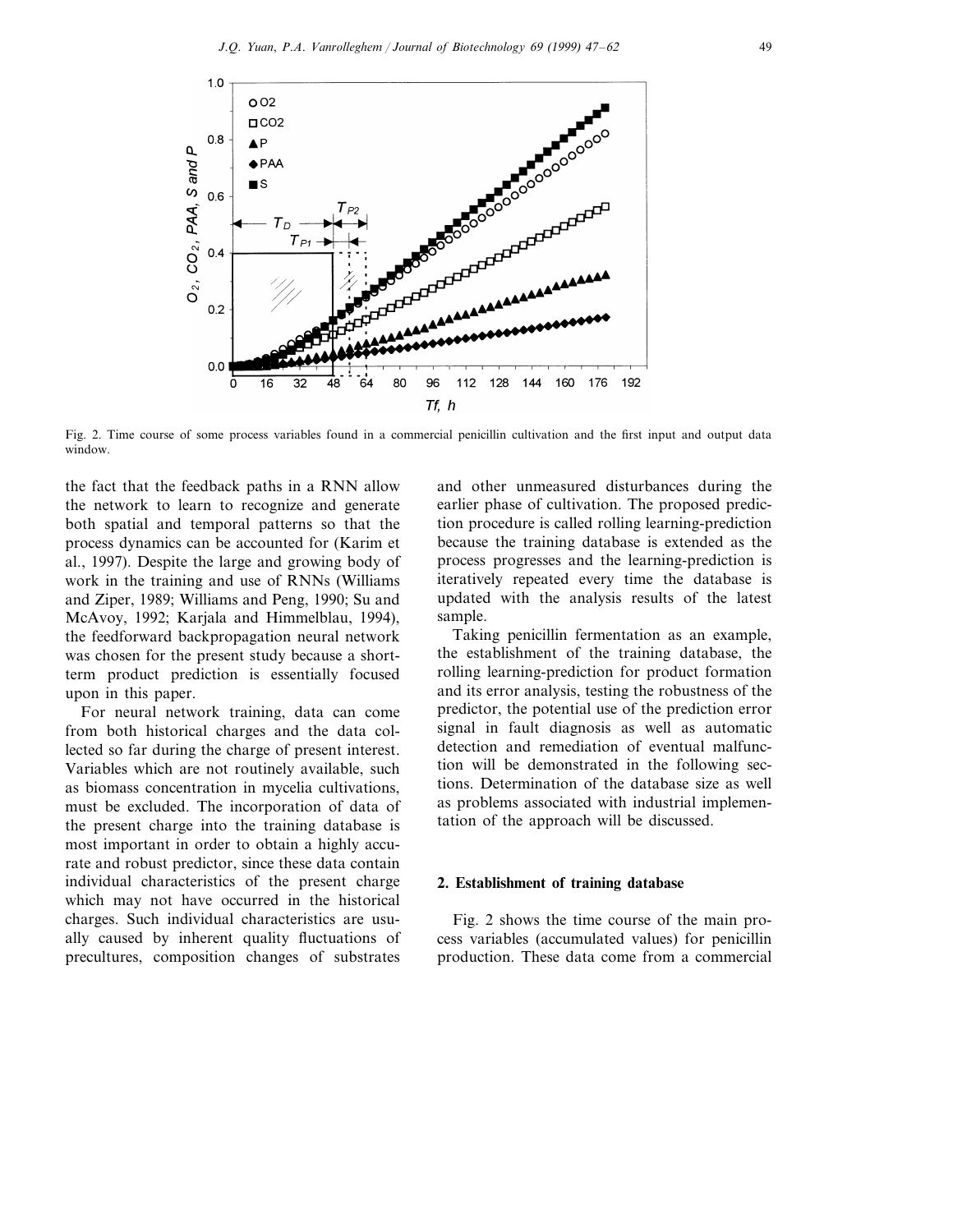production charge in a Chinese pharmaceutical factory. For confidentiality reasons, the data (as well as the data used in the following text) have been normalized. In the following discussions, a constant sampling time interval  $T<sub>S</sub>$  is adopted  $(T<sub>S</sub>=4 h$  in Fig. 2). Two data windows may be found in Fig. 2, i.e. an input data window with solid frame and an output data window (or prediction window) with dotted frame. The width of the input data window is  $T_D$  ( $T_D$  = 48 h in Fig. 2) while that of the output window is  $T<sub>P</sub>$ . For a two-step prediction,  $T_P$  is equal to  $T_{P1}$  for the first step and  $T_{P2}$  for the second step (in Fig. 2,  $T_{P1}=8$ h and  $T_{P2} = 16$  h).

The database is defined as the set of input–output data pairs. Each individual data pair is obtained using a moving data windows technique. Both input and output data windows move along the time scale with a fixed moving step  $T_M$ . By discretising the transients of process variables covered by each data window, one obtains a series of input–output data pairs—elements of the database. The input–output data pair corresponding to the *k*th data window  $\{X(T_k), Y(T_k)\}$  is given by Eqs.  $(1)$ – $(3)$ .

$$
X(T_k) = \begin{bmatrix} T_k \\ x(T_k) \\ x(T_{k-1}\tau) \\ x(T_k-2\tau) \\ \vdots \\ x(T_k-m\tau) \end{bmatrix}
$$
 (1)

$$
x(T_k) = [O_2(T_k) \text{ CO}_2(T_k) P(T_k) \text{ PAA}(T_k) S(T_k)
$$
  
 
$$
\text{Nit}(T_k) \text{Temp}(T_k) pO_2(T_k) pH(T_k)
$$
  
 
$$
\dots \dots]^T
$$
 (2)

$$
Y(T_k) = [P(T_k + T_{P1}) P(T_k + T_{P2})]^T
$$
\n(3)

where  $T_k$  is the cultivation time at the right border of the input data window so that we have  $T_1=$  $T<sub>D</sub>$ ,  $\tau$  is the discretisation time interval for process variables covered by the input data window, and *m* is the discretisation step length which equals  $T<sub>D</sub>/\tau$ . The output data vector is composed of the amount of product at the next one and two steps, respectively. The meaning and units of other symbols are presented in Appendix A.

For a historical charge with a cultivation period  $T_f$ , the number of input–output data pairs *N* is readily calculated by:

$$
N = \text{int}\left(\frac{T_{\text{f}} - T_{\text{D}} - T_{\text{P2}}}{T_{\text{M}}}\right)
$$
(4)

The training database for rolling learning-prediction,  $\theta$ , is expressed by Eq. (5). It contains two parts: the set of all input–output data pairs of *n* historical charges,  $\theta_{1 \sim n}$ , and all input–output data pairs available at the moment of prediction for the  $(n+1)$ th charge (i.e. the charge of present interest),  $\theta_{n+1}$ , see Eqs. (6) and (7). The subscript  $i$  in Eq. (6) represents the charge number and  $N_i$ the number of input–output data pairs of the *i*th historical charge. Suppose the most recent measurement for the  $(n+1)$ th charge is at  $T_k$ , then in the case of  $T_{\text{Pl}}=8$  h,  $T_{\text{P2}}=16$  h and  $T_{\text{M}}=4$  h,  $\theta_{n+1}$  may be expressed by Eq. (7), where only the input–output data pairs up to *Tk*−<sup>4</sup> are available. The output data pairs for  $X_{n+1}(T_{k-3}) \sim X_{n+1}(T_k)$ do not exist since the future measurements are not yet available. Rather, they will be predicted.

$$
\theta = \{\theta_{1 \sim n}\theta_{n+1}\}\tag{5}
$$

$$
\theta_{1-n} = \{X_i(T_k), Y_i(T_k)\}
$$
  
\n
$$
k = 1, 2, ..., N_i, \quad i = 1, 2, ..., n
$$
 (6)  
\n
$$
\theta_{n+1} = \{X_{n+1}(T_1), Y_{n+1}(T_1); X_{n+1}(T_2), Y_{n+1}(T_2)\}
$$

$$
; \ldots; X_{n+1}(T_{k-4}), Y_{n+1}(T_{k-4})\} \tag{7}
$$

The first product prediction for the  $(n+1)$ th charge can be made only when its cultivation time  $T_{f,n+1}$  has surpassed  $T_D$  so that the first input vector is complete. On the other hand, on-line updating of the training database  $\theta$  by adding the input–output data pairs of the  $(n+1)$ th charge only begins when  $T_{f,n+1}$  has become larger than  $(T_D + T_{P2})$ .

### **3. Rolling learning-prediction of product formation**

Fig. 3 schematically shows how the ANN-based product predictor works. The initial state is referred to as the initial values of medium volume and concentrations of sugar, precursor and peni-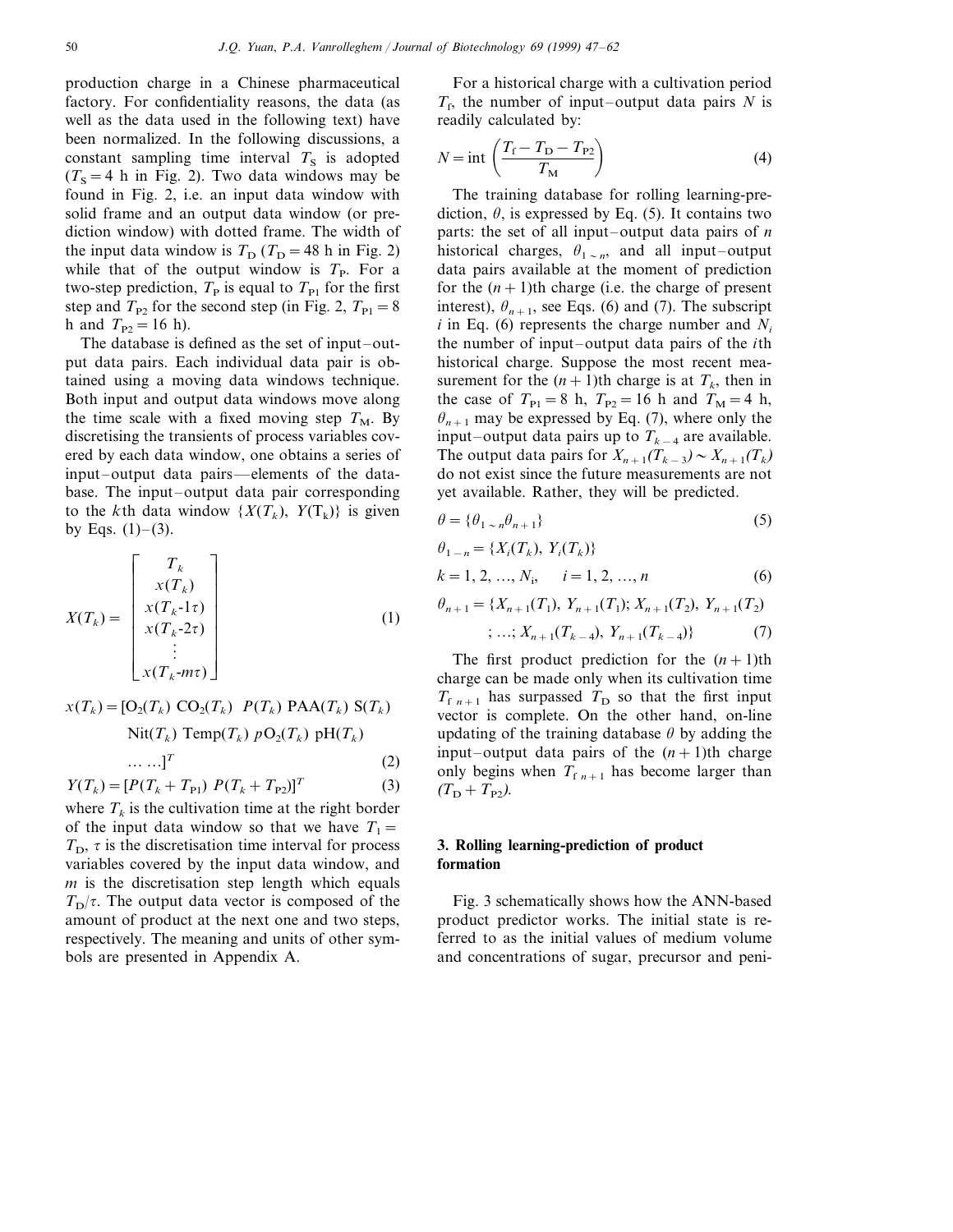

Fig. 3. Schematic description of the rolling learning-prediction mechanism.

cillin. The input variables of the bioreactor include aeration rate, which will be used for calculation of oxygen consumption and carbon dioxide evolution, feeding rates of carbon source, precursor, ammonia and ammonium sulfate solutions and relevant concentrations. In practical operation, a complex substrate is used which is a ropy solution of glucose, hydrolyzed corn mash, soybean cake powder and so on. However, in this paper, substrate only refers to the total reducible sugar. The other input information to the data pretreatment block, measurements and assay data, refers to medium volume of the bioreactor, flow rate of withdrawal, oxygen and carbon dioxide content in waste gas as well as the sampling analysis results of substrate(s), precursor, product (it may also include some byproducts for other bioprocesses) concentration in the medium. All these data are essential for making mass balances so that at any sampling time, one knows the outcome of the accumulated values of the most important process variables, e.g. how much product and carbon dioxide has been produced and how much sugar, precursor and oxygen has been consumed (as indicated in Fig. 2). The accumulated process variables resulting from the different mass balances have different units and order of magnitude. For example, the penicillin produced by a charge is typically several thousand kilograms, but the corresponding sugar consumption may be as high as 20 000 kg. As usual, when applying ANNs, all process variables as well as fermentation time are scaled to vary between 0 and 0.9. This is done by dividing the value of a process variable by 1.3 times its relevant maximal value.

The input and output data vectors of the ANN are then generated by the data pretreatment block with the principles described in the previous section. Based on the step-by-step updated training database  $\{\theta_{1 \sim n} \ \theta_{n+1}\}$ , the ANN training block identifies the weighting factors and biases {**w**, **b**} by repeated learning. The latest input data vector  $X_{n+1}(T_k)$  (as already stated, it does not have a corresponding measured output data pair) is fed as input to the ANN prediction block so that the prediction of the total product at time  $(T_k + T_{\text{Pl}})$  and  $(T_k +$  $T_{P2}$ ) is obtained. The whole learning-prediction procedure is therefore characterized by the use of data of both historical charges  $(\theta_{1 \sim n})$  and data of the present charge acquired up to time  $T_k$  ( $\theta_{n+1}$ ). The prediction is knowledge-based because of the learning ability of ANN and the rich information content contained in the training database.

For the neural network training, the Levenberg–Marquart optimization (a modified Gauss–Newton method) was applied (Demuth and Beale, 1994). For one- and two-step predictions, the error goal of the network training is to minimize the sum of square errors *ssv*, represented by: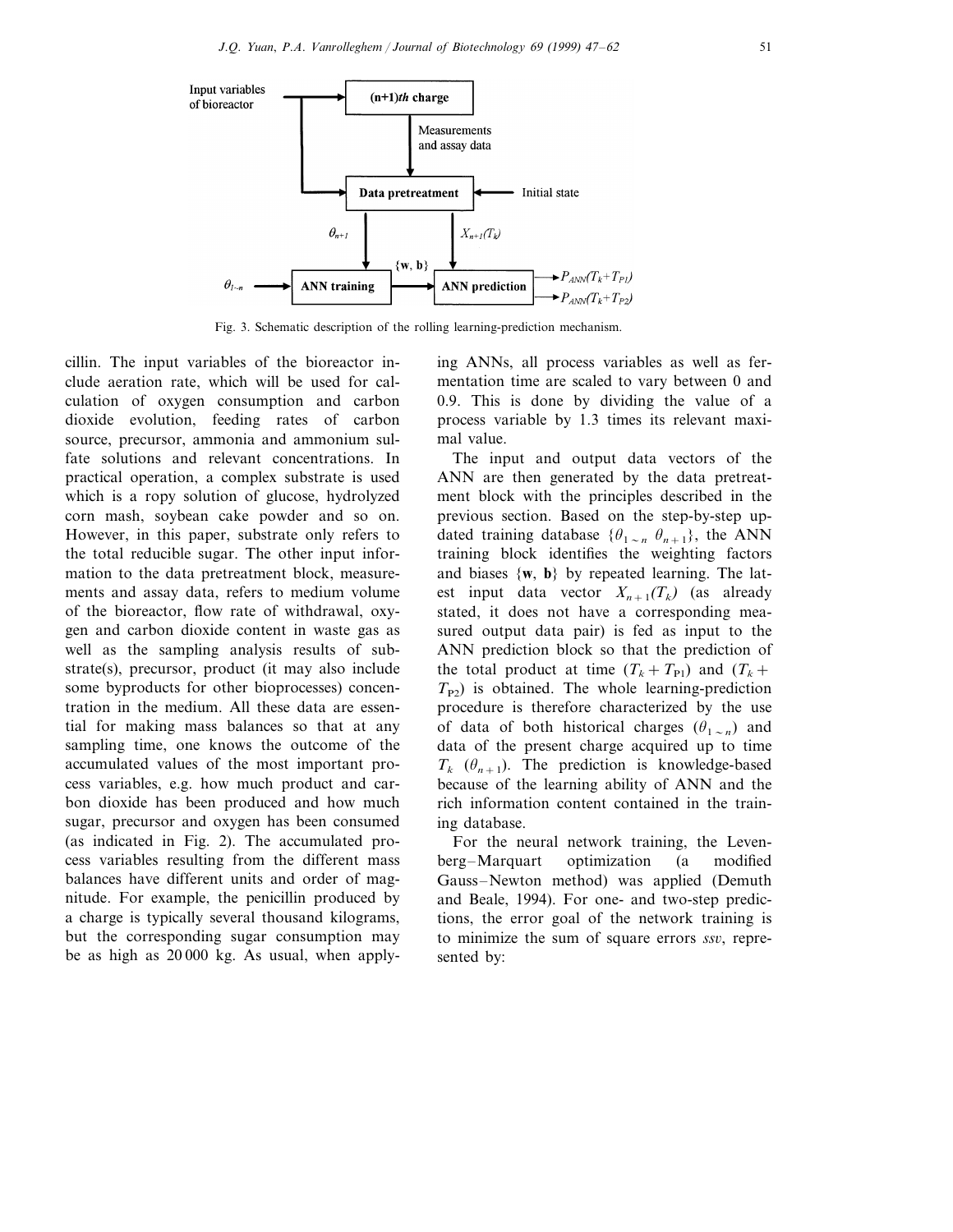

Fig. 4. CO<sub>2</sub> production over penicillin formation of 10 commercial charges. Accumulation values of the two variables are used.

$$
ssv = \sum_{k=1}^{N(\theta)} \{ (P_M(T_k + T_{\text{Pl}}) - P_{\text{ANN}}(T_k + T_{\text{Pl}}))^2 + (P_M(T_k + T_{\text{Pl}}) - P_{\text{ANN}}(T_k + T_{\text{Pl}}))^2 \}
$$

where  $N(\theta)$  is the number of the input–output data pairs in the training database. It is noticed that the error signals are equally weighted in *ssv*.

## **4. Results**

Ten commercial fed-batch cultivations were used for training and testing. They were carried out in continuous stirred fermenters with a volume exceeding 100 m<sup>3</sup>. Penicillin G was the product of interest. Complex substrate was quasicontinuously fed into the fermenter by using a gauging-cup technique. The feeding rate was adjusted by changing the frequency of cup emptying. Ammonia and ammonium sulfate solutions were fed into the fermenter proportionally to the substrate feeding. The feeding rate of the precursor solution was manually controlled with the aim of keeping the phenyl acetic acid concentration at a predetermined low level because of the known inhibitory effect of the precursor to micro-organisms. These 10 charges behaved very differently, as illustrated in Fig. 4, showing a large variation in the ratio of carbon dioxide to product formation (accumulated values of both variables are used). Similarly large fluctuations in product formation, product yield and respiration quotient (*RQ*) were also observed (results not shown). It seems very difficult to fit all these largely scattered charges with a conventional mechanistic model and fixed model parameters, if possible at all.

A three-layer tansig/purelin neural network (i.e. a tangent sigmoidal transfer function for the hidden layer and a linear transfer function for the output layer) was used as the kernel of the predictor. By setting  $T_D = 24$  h,  $T_{P1} = 8$  h,  $T_{P2} = 16$  h and  $T_M=4$  h, the number of input–output data pairs available for these 10 charges is 345. Choosing the first five elements in Eq. (2) as input variables (because their measurements are available for the 10 cultivations studied) and setting  $m=3$ ,  $\tau=8$  h, the number of input nodes (Fig. 1a) becomes 21. The output layer contains two neurons since a one and two steps ahead prediction for product formation is desired. Theoretically, the number of neurons in the hidden layer can be arbitrarily chosen. However, too many hidden neurons may result in large computational efforts for training and possible over-fitting. In our earlier work, it was shown that for penicillin production three hidden neurons could already give satisfactory fitting and prediction results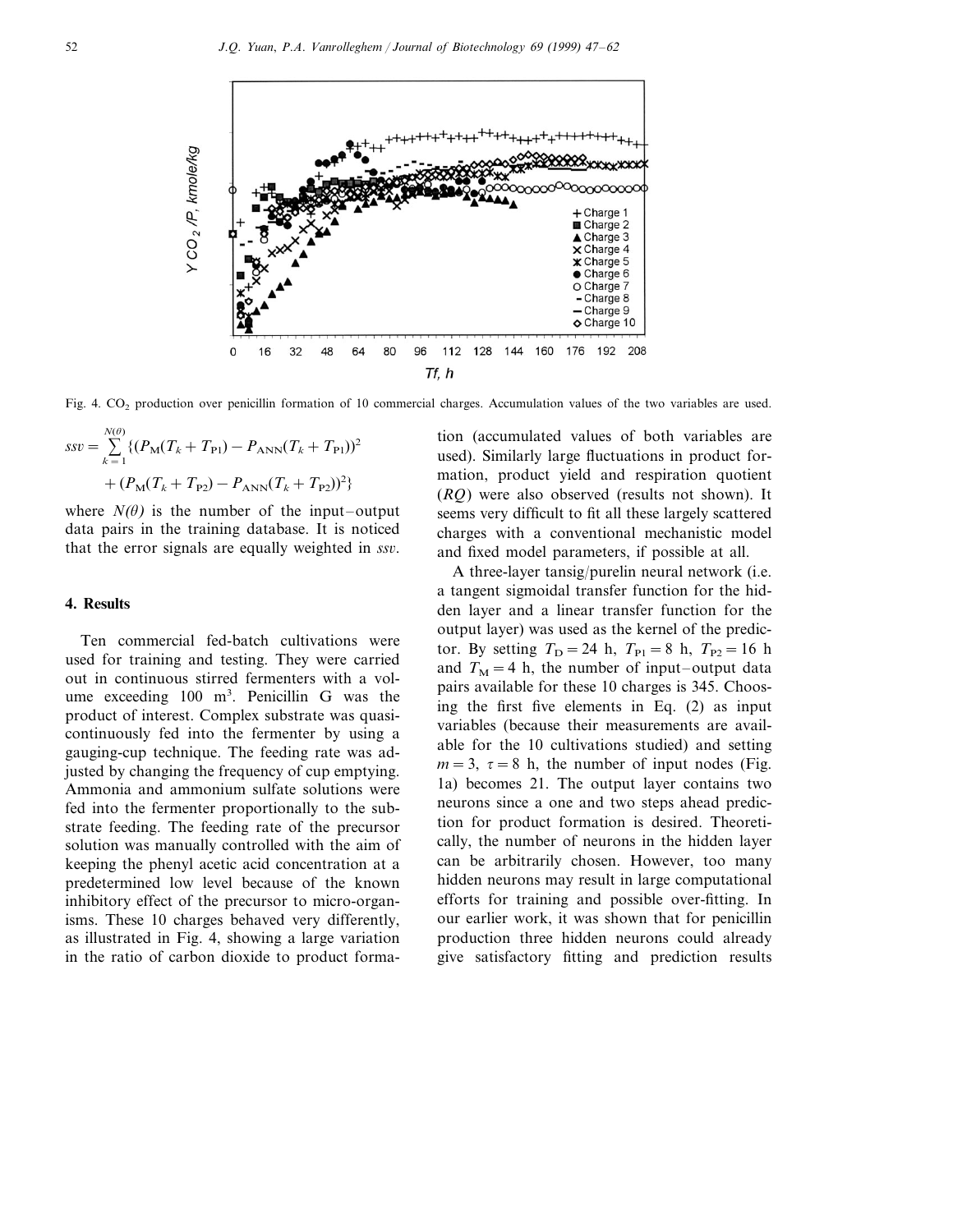(Yuan and Vanrolleghem, 1998). Therefore, a 21–3–2 tansig/purelin network was adopted. Accordingly, there are  $(21 \times 3 + 3 \times 2) = 69$ weights and  $(3+2)=5$  biases to be determined.

Before testing the product predictor, the prediction error should be defined. Denote  $P_M(T_k + T_p)$  as the measured product corresponding to the *k*th data window of an arbitrary charge, and  $P_{ANN}(T_k + T_p)$  as its ANN prediction, then the relative prediction error  $e(T_k + T_P)$  is defined as:

$$
e(T_k + T_p) = \frac{P_{\text{ANN}}(T_k + T_p) - P_{\text{M}}(T_k + T_p)}{P_{\text{M}}(T_k + T_p)}
$$
(8)

The average of relative prediction errors corresponding to *q* prediction points is defined as *e*:

$$
\bar{e} = \sqrt{\frac{\sum_{k=1}^{q} e(T_k + T_{\rm P})^2}{q}}
$$
(9)

Especially for the sake of optimal scheduling, we divide a commercial penicillin cultivation into two parts, i.e. an earlier phase with  $T_f \leq 96$ h and a later phase with  $T_f > 96$  h. The average of relative prediction errors during the earlier phase is defined as  $\overline{e_1}$  and that during the later phase as  $e_2$ .

#### <sup>4</sup>.1. *Learning accuracy of the neural model*

How good could the  $21-3-2$  backpropagation network fit the 10 commercial charges? To answer this question, we made a self-testing study. At first, the network was trained with all 345 input–output data pairs as the training database. Then the same 345 input data vectors were fed as input to the trained neural network and the self-testing output was produced. The average of the prediction errors (to be more exact, the fitting errors in the case of self-testing) was thereafter calculated and found to be 0.04. In other words, a data fitting accuracy of  $4\%$ was reached. Considering the fact that the process has a great intrinsic uncertainty (see Fig. 5) the fitting ability of the simple neural model is excellent.

#### <sup>4</sup>.2. *Charge*-*wise prediction*

In contrast to rolling learning-prediction, charge-wise prediction means that the input–output data pairs of the testing charge are not incorporated into the training database. In other words, the network is trained by using only  $\theta_{1 \sim n}$  as database, then simulation is performed to get predicted output vectors for the testing charge corresponding to  $X_{n+1}(T_k)$ ,  $k = 1, 2, ..., N_{n+1}$ . Hence, both training and prediction is carried out once. For the given example, an arbitrary charge out of the 10 available can be chosen as the testing charge, while the other nine charges automatically become the database for neural network training. Table 1 shows the average of the relative prediction errors after charge-wise prediction for Charges  $1-10$ , respectively, where  $+8$  and  $+16$  h mean 8 and 16 h ahead prediction, respectively.

It can be found that  $\bar{e}_1$  is either about the same or greater than  $\overline{e}_2$  (Charges 2 and 4 were terminated at about 100 h so that practically they did not have a later phase). The poor prediction accuracy during the earlier phase of cultivation  $(\bar{e}_1)$  is mainly intrinsic process uncertainty related. Meanwhile, no significant difference of  $\bar{e}_2$  could be found between one- and two-step prediction, a good sign for the applicability of a two-step prediction. However, the  $\bar{e}_2$  values of  $+8$  h prediction for Charges 1 and 5 are as high as 11.1 and



Fig. 5. Comparison between rolling learning-prediction and measurements of product formation for Charges 1, 7 and 9. Symbols are measured data, lines are predictions.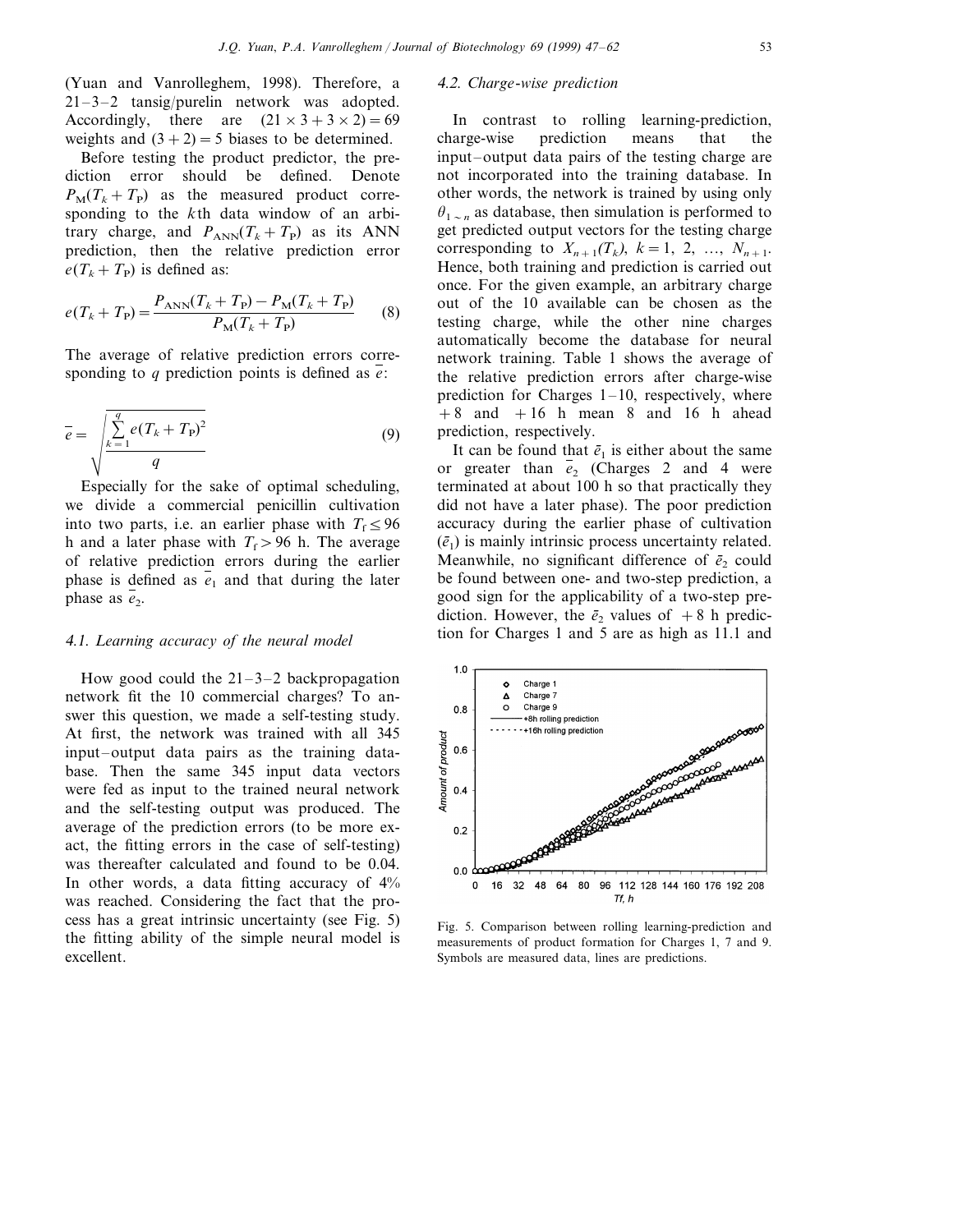|                    |                   | Charge number |                          |      |                          |     |      |     |     |     |     | Mean |
|--------------------|-------------------|---------------|--------------------------|------|--------------------------|-----|------|-----|-----|-----|-----|------|
|                    |                   |               |                          | 3    | 4                        | 5.  | 6    |     | 8   | 9   | 10  |      |
| $+8$ h prediction  | $\frac{e_1}{e_1}$ | 10.7          | 8.3                      | 11.2 | 7.8                      | 7.4 | 9.2  | 6.3 | 5.3 | 6.5 | 4.9 | 7.66 |
|                    | $\underline{e}_2$ | 11.1          |                          | 4.4  | $\qquad \qquad -$        | 7.8 | 2.5  | 3.1 | 2.3 | 1.8 | 1.4 | 4.17 |
| $+16$ h prediction | e <sub>1</sub>    | 14.6          | 3.7                      | 11.4 | 9.7                      | 6.1 | 15.0 | 5.2 | 4.2 | 6.1 | 9.6 | 8.56 |
|                    | e <sub>2</sub>    | 12.0          | $\overline{\phantom{0}}$ | 3.1  | $\overline{\phantom{m}}$ | 6.4 | 6.1  | 3.2 | 2.6 | 2.2 | 1.4 | 4.63 |

Table 1 Average of relative prediction errors for charge-wise prediction (%)

7.8%, respectively. Since these two charges look to have normal process characteristics, the chargewise prediction can therefore not be accepted as a routine prediction procedure.

## <sup>4</sup>.3. *Rolling learning*-*prediction*

Table 2 shows the average prediction errors when the rolling learning-prediction procedure described in Fig. 3 is applied. Compared with Table 1,  $\bar{e}_1$  and  $\bar{e}_2$  were generally improved (see the mean values). Especially, all  $\bar{e}_2$  values became less than 5%, both for one-step and two-step predictions. Fig. 5 shows a comparison of the one and two steps ahead predicted product and the measurements for Charges 1, 7 and 9. It can be concluded that the rolling learning-prediction appears to work well.

#### <sup>4</sup>.4. *Extension of prediction horizon*

Because of its high accuracy (Table 2) for  $+8$ and  $+16$  h prediction, one would like to apply the rolling learning-prediction procedure for a multi-step prediction. Simulation was done to test two and three steps ahead prediction (i.e.  $+16$ and  $+24$  h, respectively) using the same rolling learning-prediction procedure but, evidently, a revised database (see Fig. 2). Again, it was found (Table 3), that the  $\bar{e}_2$  values were less than 5% in most cases except for Charge 6. Charge 6, however, is actually an abnormal charge which will be dealt with in the next section. Therefore, performance for three steps (up to 24 h or 1 day) ahead prediction is acceptable. Nevertheless, one should be careful if a prediction over three steps is made, because the mean of average prediction errors in

Tables 2 and 3 indicates an increasing tendency, which is summarized in Fig. 6. Moreover, the uncertainty of the future working conditions (feeding rates, etc.) increases with the width of the prediction window  $T_{\rm P}$ .

## 4.5. Qualitative diagnosis of extraordinary *charges by using prediction error signals*

Charge 6 is an abnormal charge because of its dual growth phases which may be recognized by the second lag phase of product formation occurring at about 68 h as shown in Fig. 7. The neural network is apparently able to adapt to such an abnormal situation as indicated by the good fitting (i.e. self-testing) result. Also, the  $+8$ h rolling learning-prediction tracks the abnormal time course very well after a short-term adaptation. However, the two- and three-step predictions take much longer time to follow this abnormal charge and have much higher prediction errors.

The sustained extraordinarily high prediction errors shown in Fig. 6 can be used for fault diagnosis. By applying the rolling learning-prediction, the relative prediction error for normal charges converges generally along the cultivation time, like the case of Charge 1 in Fig. 8(a). In the case of Charge 6 (see Fig. 8b), however, although the relative prediction errors converge at the beginning of cultivation, as of 64 h, the prediction errors exhibit a divergent tendency. Fault detection can be done according to the characterized description of the prediction errors' divergence.

Basically, there are three symptoms for extraordinary charges: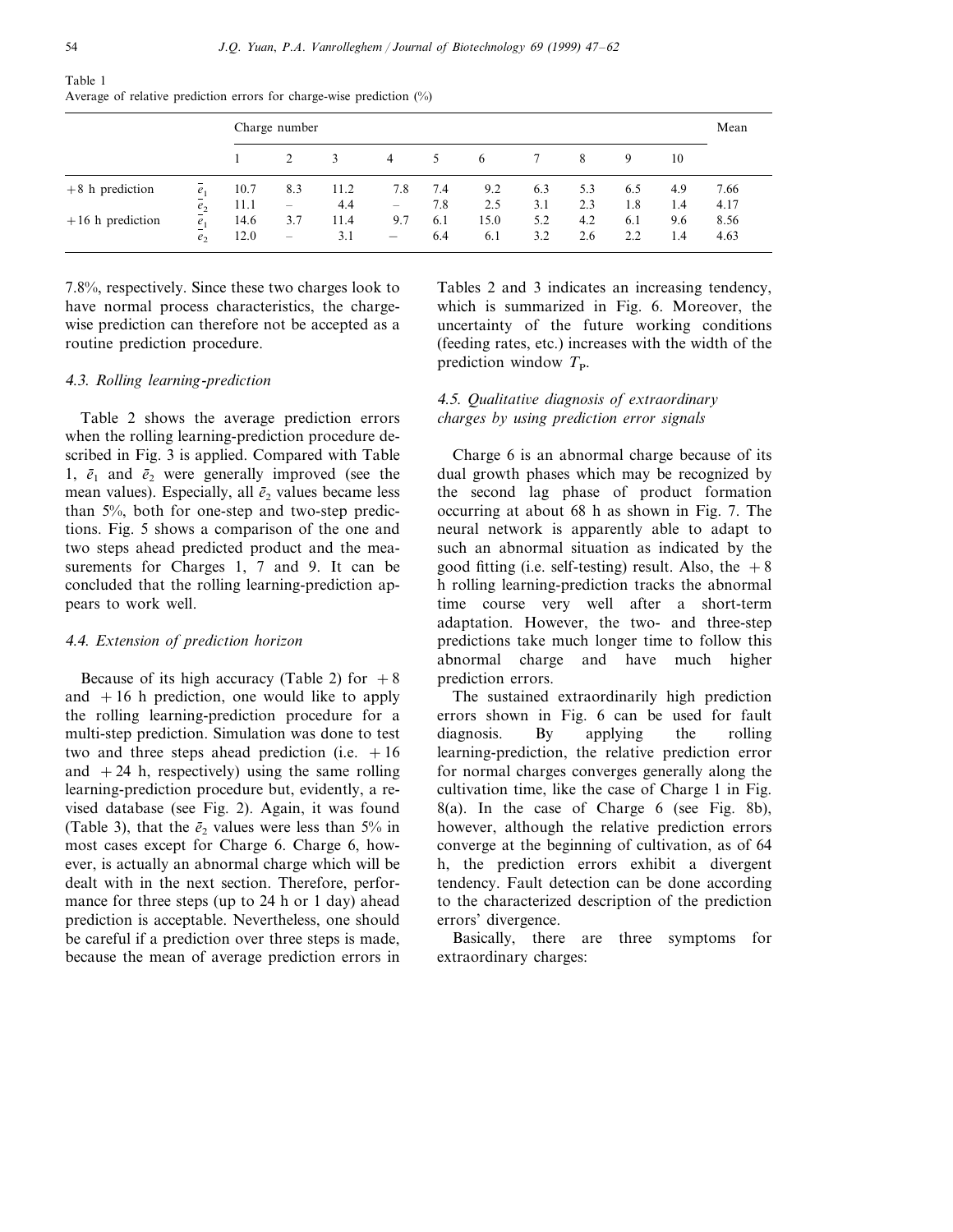|                    |                   | Charge number |                          |     |                          |               |      |     |     |     |      | Mean |
|--------------------|-------------------|---------------|--------------------------|-----|--------------------------|---------------|------|-----|-----|-----|------|------|
|                    |                   |               |                          | 3   | $\overline{4}$           | $\mathcal{L}$ | 6    |     | 8   | 9   | 10   |      |
| $+8$ h prediction  | e <sub>1</sub>    | 7.3           | 2.9                      | 7.5 | 7.2                      | 5.1           | 10.4 | 4.4 | 4.0 | 5.0 | 5.6  | 5.94 |
|                    | $\underline{e}_2$ | 2.3           | $\overline{\phantom{m}}$ | 4.2 | $\overline{\phantom{m}}$ | 1.8           | 2.1  | 1.6 | 2.8 | 2.0 | 1.6  | 2.30 |
| $+16$ h prediction | $\frac{e_1}{e_1}$ | 11.8          | 2.9                      | 6.6 | 8.1                      | 5.9           | 15.2 | 4.9 | 4.2 | 5.8 | 10.9 | 7.63 |
|                    | e <sub>2</sub>    | 2.8           | —                        | 4.9 | $\overline{\phantom{m}}$ | 2.1           | 4.6  | 2.4 | 2.6 | 2.2 | 2.6  | 3.03 |

Table 2 Average of relative prediction errors for one and two steps rolling learning-prediction (%)

- 1. The absolute value of the prediction error is increasing constantly.
- 2. After constant increase, the absolute value of prediction error exceeds a predetermined threshold, e.g. 0.1.
- 3. The  $1 \sim 3$ -step predictions' error diverges consistently.

If symptoms  $(1)$ – $(3)$  are satisfied simultaneously for a charge (e.g. Charge 6), then an alarm for an eventually abnormal charge will be given. A quantitative description of the fault detection procedure is out of scope of this paper, because it can only be done after more extraordinary charges are examined so as to determine values of some empirical factors for confirming symptoms  $(1)$  and  $(2)$ .

# <sup>4</sup>.6. *Influence of measurement noise on the prediction accuracy*

The continuously measured variables and laboratory assay data are polluted by measurement noise. Actually, the raw industrial data used in this paper are already noise corrupted. In spite of this, extra Gaussian noise was added to test the robustness of the predictor under a more noisy environment. Noise was added to the sampling time and all process variables in the database as well as in input data vectors. However, it must be understood that when calculating the relative prediction error the measured product  $P_M(T_k + T_p)$ (see Eq. (8)) was given the original value not polluted by the extra noises. Adding noise to the sampling time has a practical background since the sampling time interval in commercial production is not strictly equidistant. The average prediction errors were examined with the rolling learning-prediction procedure under natural noise, 5 and 10% additional noise, respectively. Fig. 9 shows the results (only  $e_2$  was plotted). Keeping Charge 6 in mind as an abnormal charge, it may be concluded from Fig. 9 that the rolling learning-prediction procedure is very tolerant to noise. This is a distinguished characteristic of the ANN predictor over other conventional methods like polynomial extrapolation (the comparison will be given later). In fact, 10% additional noise may correspond to an extremely noisy situation. We recall that Fig. 2 shows the process variables of an industrial charge with natural noise. If 10% extra noise is added, a very different view will emerge (see Fig. 10).

As a comparison, short term prediction of product formation was also made by a linear extrapolation technique in which only the previous measurements of *P* are needed. The data window for linear extrapolation was chosen as  $T_D = 24$ ,  $m = 6$  and  $\tau = 4$ . The moving step length of the data window was set to  $T<sub>M</sub> = 4$ , the same as the case of rolling learning-prediction. Table 4 shows nine normal charges' mean of  $e_1$  and  $e_2$ corresponding to linear extrapolation (linex for abbreviation) and rolling learning-prediction (rolep for abbreviation), respectively. Here, the abnormal Charge 6 is reasonably excluded. It can be found that, if no extra noise is added,  $\{e_2$ linex} is comparable with  $\{e_2$ -rolep} but  $\{e_1$ -linex} is much higher than  ${e_1$ -rolep} which indicates the poor prediction accuracy of linear regression during the earlier phase of cultivation. Then, if extra noise is applied,  $\{e_2$ -linex} increases rapidly with the intensity of noise. Corresponding to 10% extra noise,  $\{e_2$ -linex} is as high as 11.2 and 12.4% for  $+16$  and  $+24$  h extrapolation, respectively. Evi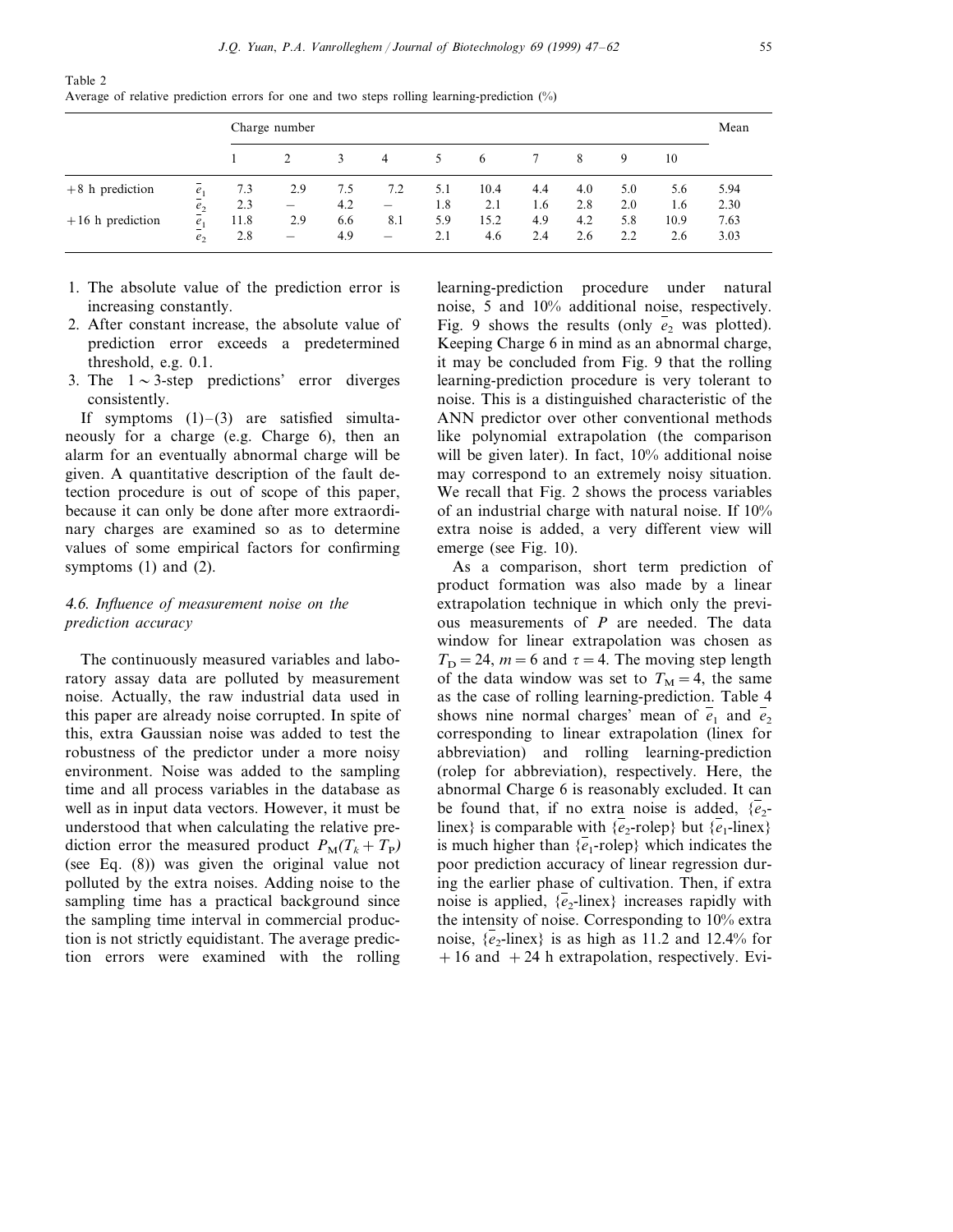Table 3

|                    |             |      | Charge number            |     |                          |     |      |     |     |     |      | Mean |
|--------------------|-------------|------|--------------------------|-----|--------------------------|-----|------|-----|-----|-----|------|------|
|                    |             |      |                          | 3   | $\overline{4}$           | 5   | 6    |     | 8   | 9   | 10   |      |
| $+16$ h prediction | $\bar{e}_1$ | 12.0 | 3.4                      | 7.7 | 10.2                     | 8.4 | 13.7 | 6.5 | 5.1 | 5.9 | 12.1 | 8.50 |
|                    | $\bar{e}_2$ | 3.0  | $\overline{\phantom{m}}$ | 3.2 | $\overline{\phantom{m}}$ | 3.0 | 5.7  | 2.2 | 2.0 | 2.5 | 2.2  | 2.98 |
| $+24$ h prediction | $\bar{e}_1$ | 13.9 | 4.1                      | 8.5 | 10.1                     | 9.9 | 16.6 | 6.7 | 4.6 | 4.9 | 9.8  | 8.91 |
|                    | $\bar{e}_2$ | 4.3  | $\overline{\phantom{m}}$ | 4.5 | $\overline{\phantom{0}}$ | 3.1 | 10.8 | 2.4 | 1.8 | 2.3 | 2.1  | 3.91 |

Average of relative prediction errors for two- and three-step rolling learning-prediction (%)

dently, linear extrapolation is noise intolerant. In contrast,  $\{e_2$ -rolep} is always below 5% in all cases. Further simulation revealed that higher order polynomial extrapolation cannot improve the average prediction accuracy either. Generally speaking, linear extrapolation can be applied only during the middle phase of cultivation where all process variables behave quasi linearly (see Fig. 2).

## <sup>4</sup>.7. *Predictor malfunction detection and remediation*

The nonlinear transfer functions in the neural network may introduce many local minima in the error surface (Demuth and Beale, 1994). Although the local minima in our application were found to be very close to the global minimum in most cases, it happened from time to time that the solution was trapped in bad local minima. Evi-



Fig. 6. Increasing tendency of the mean of  $\overline{e}_1$  and  $\overline{e}_2$  along prediction time span.

dence for such a local minimum is that the predicted product is far away from its should-be value. We define it as 'malfunction' of the predictor. For off-line training prediction, one can simply restart the training process when malfunction occurs. However, in on-line applications, one cannot compare the prediction with its should-be value since the future measurement is still not available. Here, a malfunction detector was designed.

When using a two-step prediction procedure, the product formation at each future sampling time point is actually predicted twice. Suppose the simulation conditions are the same as above (i.e.  $T_D = 24$  h,  $T_{P1} = 8$  h,  $T_{P2} = 16$  h and  $T_M = 4$  h) and the present time is  $T_k$ , then there are two predictions for the product at time  $(T_k + T_{\text{Pl}})$ , i.e. the +16 h prediction made at time  $T_{k-2}$ ,  $P_{\text{ANN}}(T_{k-2}+T_{\text{P2}})$  corresponding to the second open circle in Fig. 11(a), and the  $+8$  h prediction made at  $T_k$ ,  $P_{\text{ANN}}(T_k + T_{\text{Pl}})$  corresponding to the first open triangle in Fig. 11(a), respectively. If the predictor works properly, these two values should be very close to each other so that the ratio  $P_{\text{ANN}}(T_k+T_{\text{Pl}})/P_{\text{ANN}}(T_{k-2}+T_{\text{P2}})$  should be nearby 1.0. Define  $D_i$  as the distance between  $P_{\text{ANN}}(T_k + T_{\text{Pl}})/P_{\text{ANN}}(T_{k-2} + T_{\text{P2}})$  and 1.0 (see Eq.  $(10)$ ), then once malfunction happens,  $D_i$  will depart from zero significantly.

$$
D_i = \left| 1 - \frac{P_{\text{ANN}}(T_k + T_{\text{Pl}})}{P_{\text{ANN}}(T_{k-2} + T_{\text{Pl}})} \right| \tag{10}
$$

For automatic malfunction detection, a critical distance,  $D_{ic}$ , is empirically determined. If  $D_i$ *Di*c, the present prediction will be regarded as a malfunction. Malfunction remediation is carried out by repeating the last training-prediction. *Di*<sup>c</sup>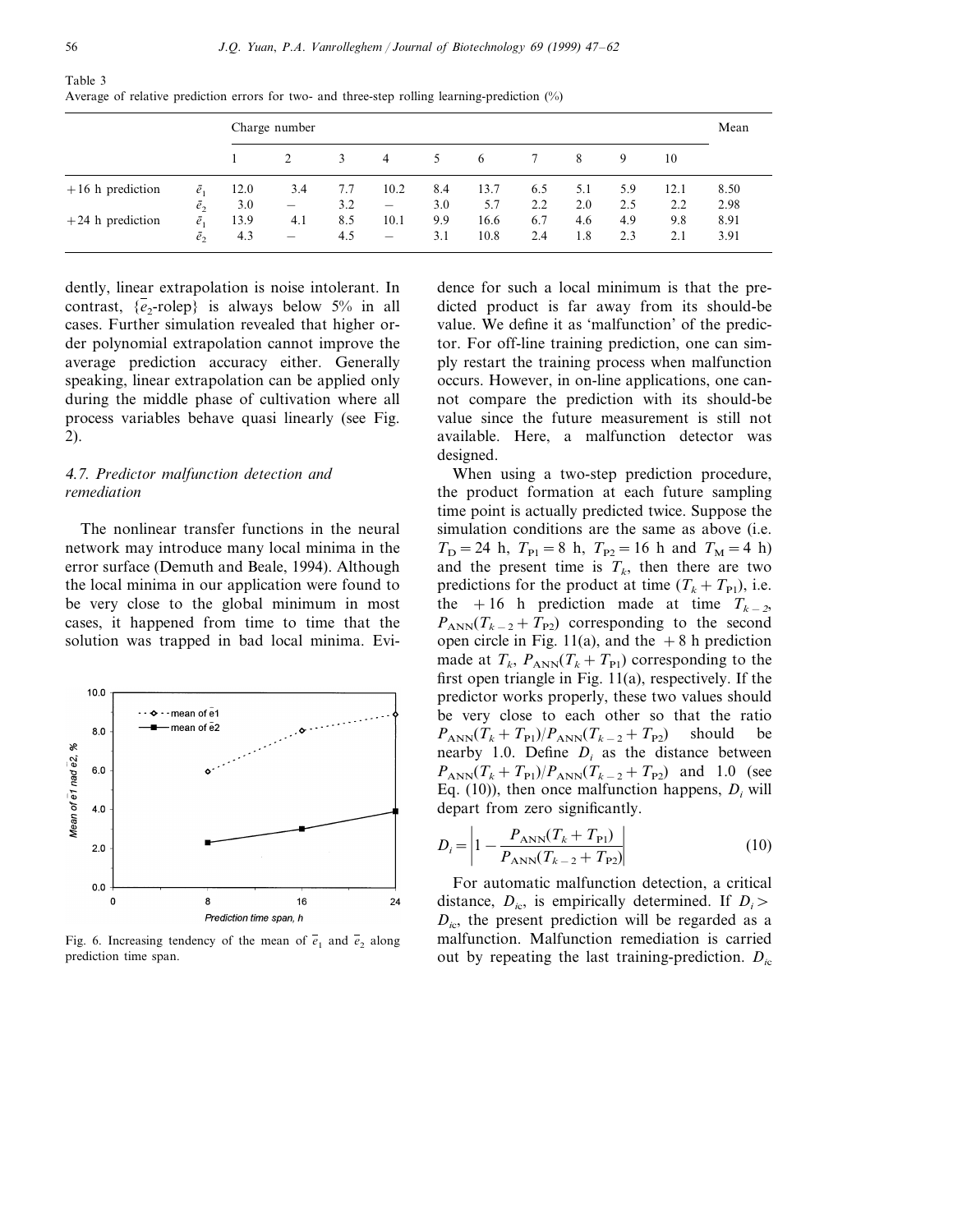

Fig. 7. Fitting and  $1 \sim 3$ -step prediction results by applying the rolling learning-prediction procedure for Charge 6. Symbols are measurements, lines are simulations.

was set to be 0.1 for our example, see the dotted boundary in Fig. 11(b). For Charge 9, *Di* was once found to be  $0.143$  ( $\ge D_{ic}=0.1!$ ) at 156 h and the  $+8$  h prediction was a malfunction indeed. It was detected in time and remedied by retraining. Since the probability of malfunction's occurrence was observed to be approximately 0.1%, the probability that the restarted training prediction becomes another malfunction is extremely low (one in a million). Therefore, one time retraining is enough for remedying. It should also be pointed out that during the earlier phase of cultivation, *Di* values can be high and sometime may exceed  $D_{ic}$ . This is usually not the result of malfunction, rather of the intrinsic uncertainty of the process. In that case, the prediction accuracy can no longer be increased by retraining. Nevertheless, no special measures are necessary to be taken to stop the retraining since occasional retraining of the network is not very harmful—one round of learning-prediction only needs a few minutes with a low-end (486DX) personal computer.

#### **5. Discussion and conclusion**

Since the rolling learning-prediction procedure

is on-line application oriented, it must meet some important criteria, such as computing time, accuracy and robustness. The performance of the product predictor is largely dependent on the topology of the neural network and the database. A 21–3–2 topology of the neural network was chosen in this study. More complicated topologies have been tested, e.g. with more hidden neurons or with more hidden layers, but no significant improvement of prediction accuracy was found. The ratio of the number of input–output data pairs to the number of unknowns in the present ANN is  $345:75 \approx 4.5:1$ . Intuitively, this is more realistic than to determine hundreds of unknown factors (in the case of a more complicated topology) on the basis of the same amount of input– output data pairs. Keeping the topology of a neural network as simple as possible is the principle of a network design. This may avoid eventual over fitting and reduce computation time. For the given problem in this paper, a round of rolling learning-prediction took 4 min on average when using the Levenberg–Marquart optimization (Demuth and Beale, 1994) and a 486DX computer. In future applications, a larger training database (the size may be three to four times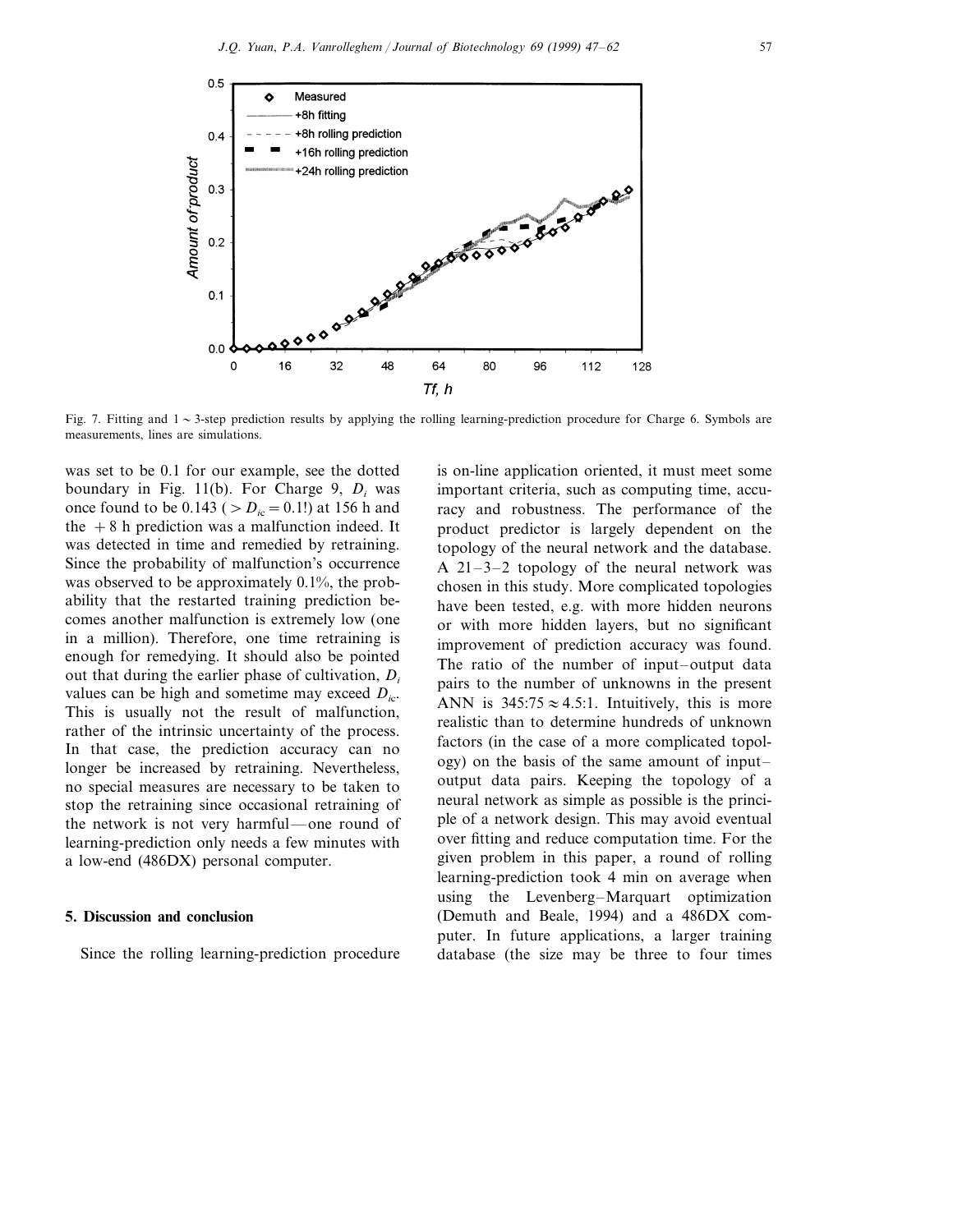

Fig. 8. Comparison of relative prediction errors for a normal charge (a) and an abnormal charge (b).

as big as used now) and eventually a more complicated topology may be compensated by faster computers with more memory.

The use of accumulated process variables is a distinguished feature of the product predictor. It is advantageous to reduce the influence of measurement noise but by no means at the cost of dynamic information. The accumulated process variables are broken down into a series of dynamic pieces via a moving data windows tech-



Fig. 9. Rolling learning-prediction accuracy under different noise levels.

nique so as to get input–output data pairs. There are some principles to determine the width of the data and prediction windows as well as the moving speed. A larger  $T<sub>D</sub>$  involves more dynamic process information, but it may increase the dimension of the input data vectors since, in order to keep the discretisation accurate, the discretising time interval can not be chosen too small so that  $m$  must increase. If  $T<sub>D</sub>$  is too small, then the network may be too sensitive to measurement errors. As for  $T<sub>P</sub>$ , generally speaking, it should not exceed  $T_D$ . It has been shown that the prediction window can be as large as 10% of the process cycle time with high prediction accuracy (higher than 5%). Longer term prediction is significant to indicate the future trends of a process, but other network architectures (such as recurrent neural networks) should eventually be considered. The moving step length  $T_M$  of the data window may be chosen the same as the assay sampling interval—the case of full use of the measurements. If the measurement noise is reasonably low, a larger moving step may be chosen. This may lead to a reduction of the sampling frequency and therefore the assay labor intensity. For penicillin cultivation, we have done another set of simulations with  $T_M=8$  h instead of 4 h. The results revealed that the  $+8$  and  $+16$  h prediction accuracy during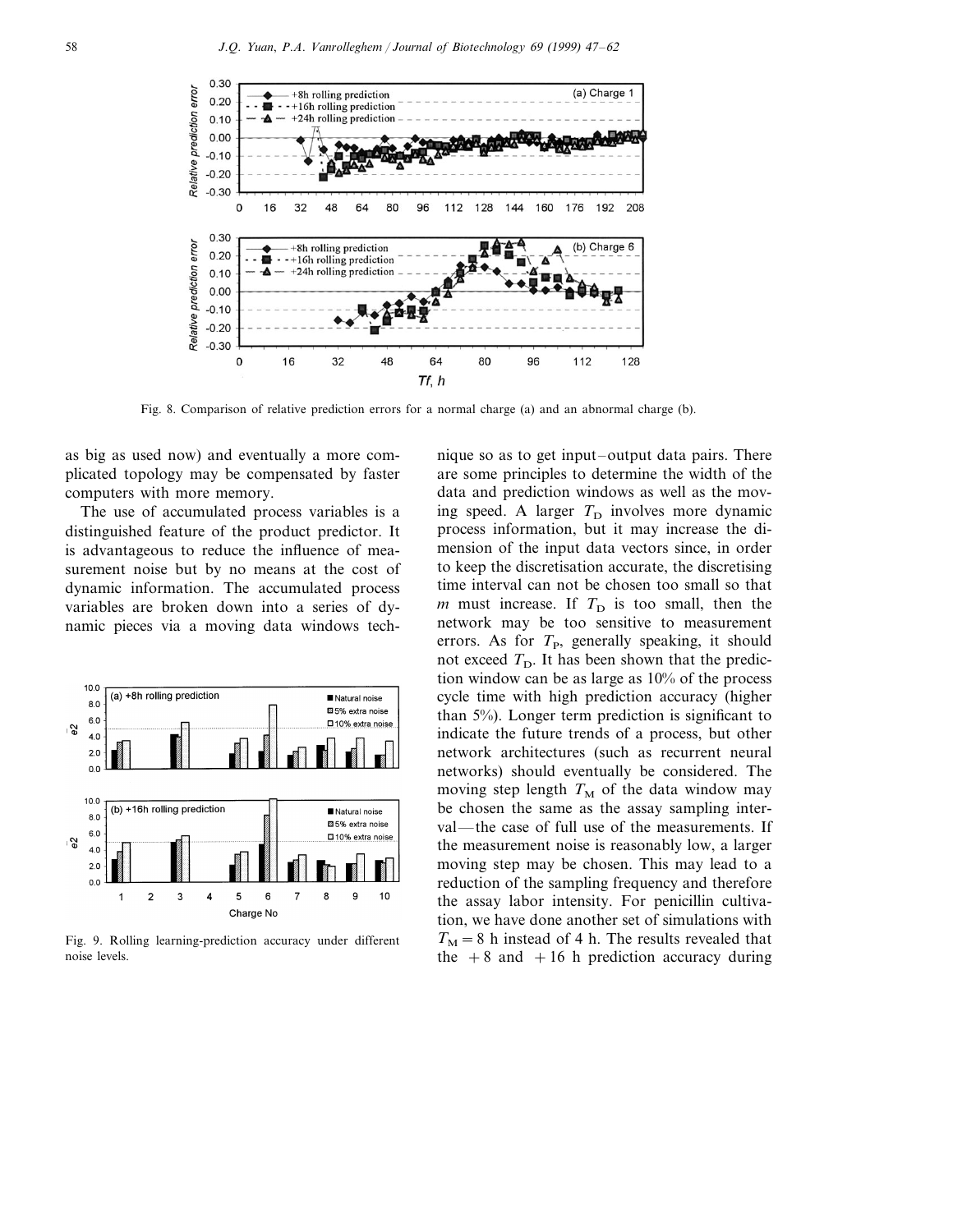

Fig. 10. Extra noise corrupted process variables of an industrial charge when 10% Gaussian noise is added. For original raw data see Fig. 2.

the later phase of cultivation is about the same as for the case of  $T_M=4$  h.

Besides the topology of the neural network, another important factor which may influence the robustness of the predictor is the training database. In our training database  $\{\theta_{1 \sim n} \theta_{n+1}\}, \theta_{1 \sim n}$ is charge-wise updated while  $\theta_{n+1}$  is obligatorily on-line updated. Careful choice of the *n* historical charges is very important for success of the predictor. When using neural networks, the training database must be a representative one. That means it should include as many situations occurring in industrial cultivations as possible (except contaminations and some other extraordinary charges). Before being incorporated into the database, a historical charge should be evaluated according to yield coefficients, characteristics of transients of key process variables and so on. The aim of the evaluation is to find the charges which have similar performance. The database will be kept representative by limiting the number of similar charges to one or two. On the other hand, the database should consist of recent historical charges so that some gradually changing factors, such as climate and degeneration of equipment could be excluded as much as possible. Therefore

the time span covered by the database should be reasonably short and it should be updated as soon as a new charge is finished. It could also happen that a certain bioreactor, for structural reasons, has evidently different behavior as the average level. In this case, a special database, which consists of charges carried out only in this bioreactor, should be established. More details concerning the database may be found elsewhere (Yuan et al., 1997).

For penicillin production, we have chosen  $O_2$ , CO2, *P*, PAA and S as process variables. The biomass concentration was not taken into account since it is usually not regularly measured. The product predictor presented here may be regarded as a software sensor which is 'calibrated' by routine product analysis data supplied during industrial production. Incorporating some other process variables such as consumption of nitrogen source and sulfate would be favorable both for enhancing the robustness and safety of the predictor. The gas balance data  $(O_2, CO_2)$  should be treated carefully in applications because of the disturbances during repeated calibration of the gas analyzers. For other bioprocesses, the number of process variables may probably be limited to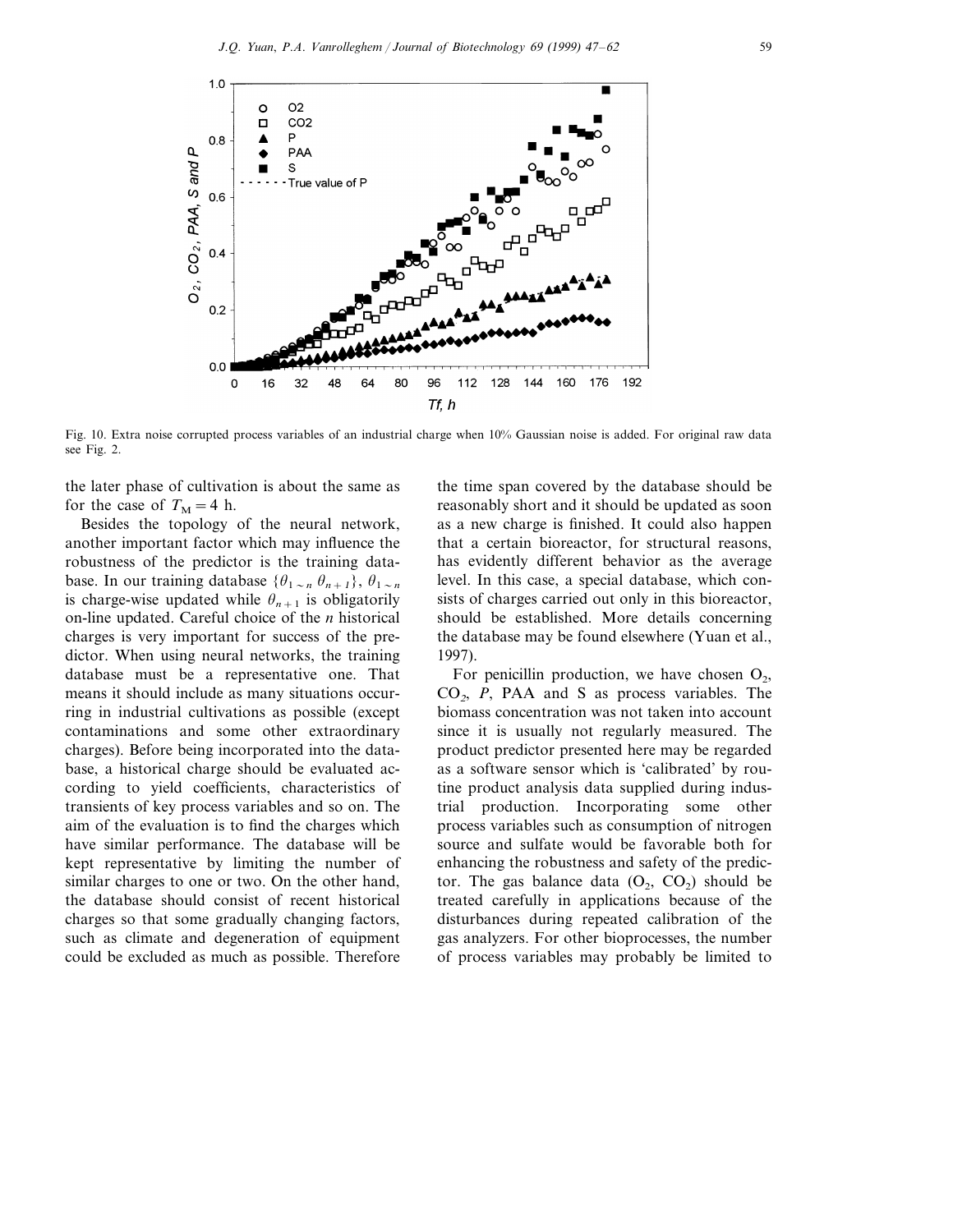|                                    |      | Natural noise $T_{\rm P}$ (h) |       |      | 5% extra noise $T_{\rm P}$ (h) |       | 10% extra noise $T_{\rm P}$ (h) |       |       |  |
|------------------------------------|------|-------------------------------|-------|------|--------------------------------|-------|---------------------------------|-------|-------|--|
|                                    | $+8$ | $+16$                         | $+24$ | $+8$ | $+16$                          | $+24$ | $+8$                            | $+16$ | $+24$ |  |
| $E\{\overline{e_1}\text{-lines}\}$ | 12.5 | 19.1                          | 24.6  | 13.4 | 20.0                           | 25.4  | 14.6                            | 20.9  | 26.2  |  |
| $E\{\overline{e}_1$ -rolep}        | 5.4  | 6.9                           | 8.1   | 7.5  | 7.8                            | 8.7   | 9.0                             | 8.4   | 7.7   |  |
| $E\{e_2$ -linex}                   | 2.0  | 2.8                           | 3.7   | 4.3  | 5.5                            | 6.6   | 7.6                             | 11.2  | 12.4  |  |
| $E\{e, \text{-rolep}\}\$           | 2.3  | 2.8                           | 2.9   | 2.6  | 3.1                            | 3.6   | 3.5                             | 3.7   | 4.0   |  |

Table 4 Comparison of linear extrapolation (linex) and rolling learning-prediction (rolep)<sup>a</sup>

<sup>a</sup> The abnormal Charge 6 is excluded.  $E\{x\}$ , mean of *x* (%).

the same level (five or six) as in our example after careful investigation on the process kinetics and working conditions.  $\tau$  and *m* are two process dynamics dependent factors. For most industrial bioprocesses,  $\tau$  may vary between 1 and 8 h and *m* between 2 and 5.

In summary, the rolling learning-prediction procedure proposed in this paper can give a highly accurate and noise-tolerant prediction for product formation during the second half of a cultivation. The prediction accuracy is largely improved by involving the previous data of the present charge into the database—on-line updating of the database and repeated training. The reliable prediction time span can be as large as 10% of the whole process cycle time, long enough for application in optimal production scheduling. The prediction accuracy during the first half of the cultivation is not always high because it is largely influenced by the intrinsic uncertainties of individual charges such as inherent quality fluctuations of the precultures. However, as explained earlier, because an efficient dynamic profit optimization can only be carried out during the later phase of cultivation, the rolling learning-prediction procedure could already provide an excellent support. The ANN model described in this paper is also capable of predicting substrate consump-



Fig. 11. Automatic detection of predictor malfunction. (a) Duplicated prediction at each sampling time point (here at time  $T_k + T_{p1}$ ); (b) Detection of malfunction by on-line comparison of  $D_i$  with  $D_{i,c}$ .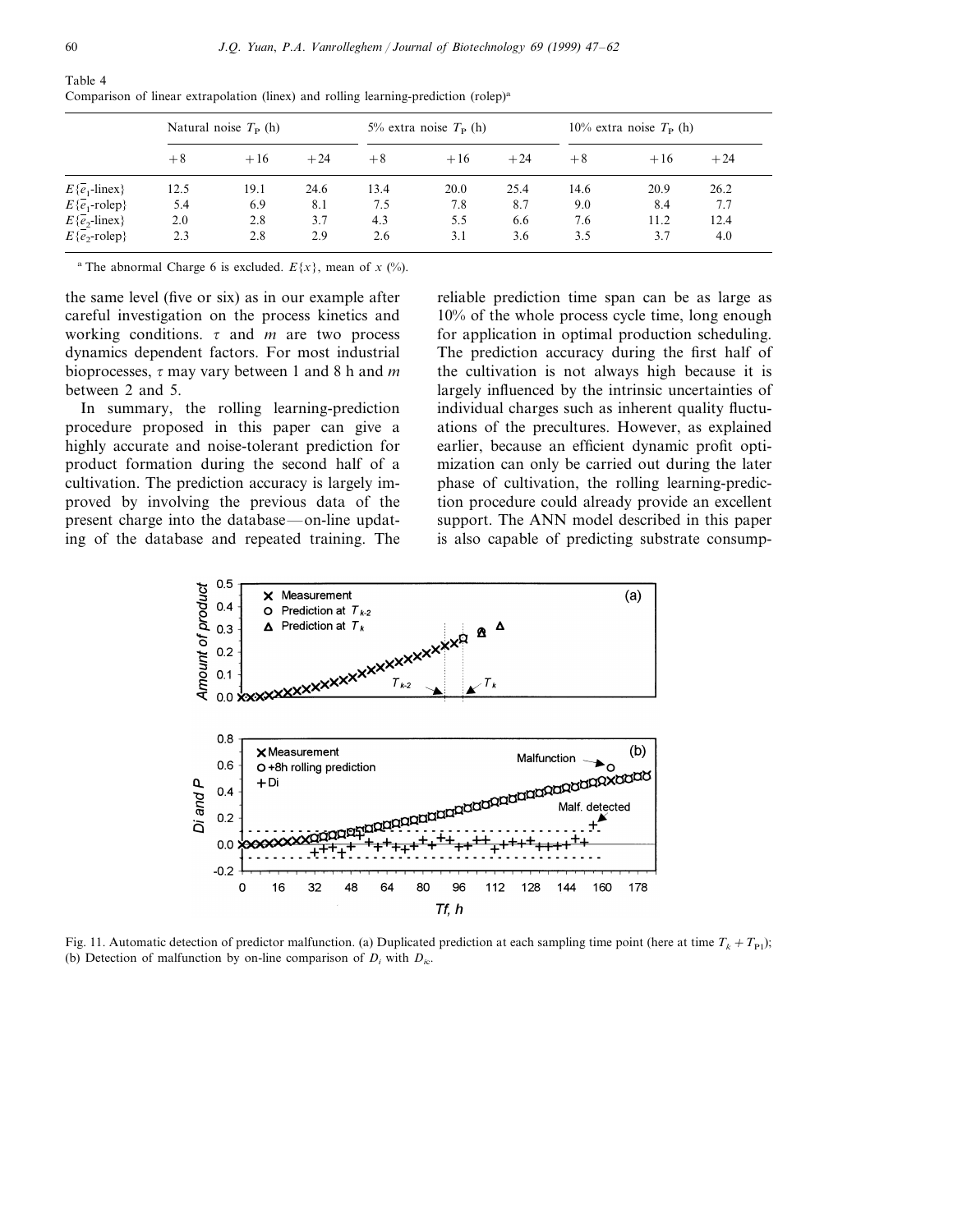tion so that, to some extent, it may be used to determine optimal feeding rates within the prediction window. However, long-term prediction of these two variables are generally discouraged since the uncertainty of feeding profiles increases along with  $T<sub>P</sub>$ . In fact, the prediction made in this paper is under the assumption that the feeding profiles in the prediction window are in their ordinary level. Besides total product of a charge, people in industry may also be interested in the titre prediction at  $T<sub>P</sub>$  (h). This is easily obtained from the neural net predictions.

#### **Acknowledgements**

Applitek NV, Deinze/Belgium and Alexander von Humboldt Foundation/Germany are acknowledged for financial support. Part of this work was supported by The Natural Science Foundation of China and The Fund for Scientific Research, Flanders/Belgium. The authors are grateful to Y.Q. Shen of Harbin Pharmaceutical factory, People's Republic of China for his valuable assistance and discussions.

## **Appendix A. Nomenclature**

| b                   | biases of the neural network       |
|---------------------|------------------------------------|
| CO <sub>2</sub> (t) | total carbon dioxide production    |
|                     | at time t (kmole)                  |
| $D_{ic}$            | critical distance for judgement    |
|                     | of malfunction                     |
| e(t)                | relative prediction error at time  |
|                     | $t \ (\%)$                         |
| $\overline{e}$      | average of relative prediction er- |
|                     | rors $(\%)$                        |
| $e_1$               | average of relative prediction er- |
|                     | rors during earlier phase of cul-  |
|                     | tivation $(\%)$                    |
| $\overline{e}$      | average of relative prediction er- |
|                     | rors during later phase of culti-  |
|                     | vation $(\%)$                      |
| $E\{x\}$            | mean of $x$                        |
| $i, n+1$            | charge number                      |
| m                   | dating back steps when dis-        |
|                     | cretising the transients covered   |
|                     | by data window                     |

| $\it N$             | number of the input-output             |
|---------------------|----------------------------------------|
|                     | data pairs of a charge                 |
| Nit(t)              | total nitrogen source consump-         |
|                     | tion at time $t$ (kg)                  |
| $N(\theta)$         | number of input-output data            |
|                     | pairs in database $\theta$             |
| $O_2(t)$            | total oxygen consumption at            |
|                     | time $t$ (kmole)                       |
| P(t)                | total product formation at time        |
|                     | $t$ (kg)                               |
| PAA(t)              | total phenyl acetic acid con-          |
|                     |                                        |
|                     | sumption at time $t$ (kg)              |
| $P_{ANN}(t)$        | predicted total product by ANN         |
|                     | at time $t$ (kg)                       |
| pH(t)               | average pH value at time $t$           |
| $P_{\rm m}(t)$      | measured total product at time t       |
|                     | (kg)                                   |
| $pO_2(t)$           | average dissolved oxygen at            |
|                     | time $t \ (\%)$                        |
| S(t)                | total reducible sugar consump-         |
|                     | tion at time $t$ (kg)                  |
| Temp $(t)$ °C       | average temperature of the             |
|                     | medium at time t                       |
| $T_{\rm D}$         | width of data window (h)               |
| $T_{\rm f}$         | cultivation time (h)                   |
| $T_k$               | cultivation time at the right bor-     |
|                     | der of kth data window (h)             |
| $T_{\rm M}$         | moving step length of data win-        |
|                     | dow(h)                                 |
|                     |                                        |
| $T_{\rm P}$         | width of prediction window (h)         |
| $T_{\rm P1}$        | width of one step prediction           |
|                     | window (h)                             |
| $T_{P2}$            | width of two steps prediction          |
|                     | window (h)                             |
| $T_{\rm S}$         | sampling interval (h)                  |
| W                   | weighting factors of the neural        |
|                     | network                                |
| x(t)                | vector of discretised process          |
|                     | variables at time t                    |
| X(k)                | $k$ th neural network's input vec-     |
|                     | tor of a charge                        |
| Y(k)                | kth neural network's output            |
|                     | vector of a charge                     |
| Greeks              |                                        |
| Ĥ                   | database network training              |
| $\theta_{1 \sim n}$ | collection of input-output data        |
|                     | pairs of $1 \sim n$ historical charges |
|                     | collection of input-output data        |
| $\theta_{n+1}$      |                                        |